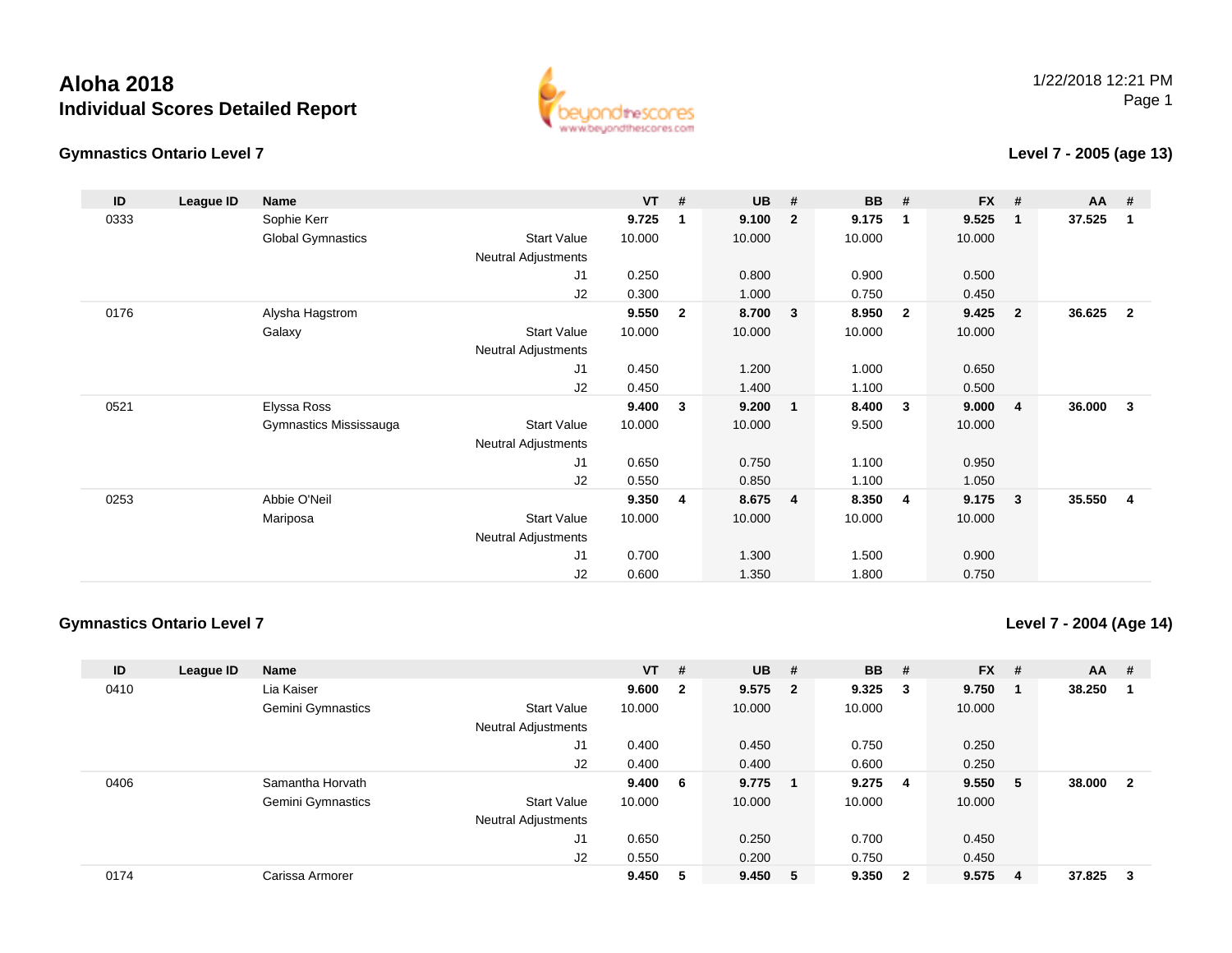

|      | Galaxy                        | <b>Start Value</b>         | 10.000 |                | 10.000   |                | 10.000 |                 | 10.000 |                         |        |                         |
|------|-------------------------------|----------------------------|--------|----------------|----------|----------------|--------|-----------------|--------|-------------------------|--------|-------------------------|
|      |                               | <b>Neutral Adjustments</b> |        |                |          |                |        |                 |        |                         |        |                         |
|      |                               | J1                         | 0.550  |                | 0.550    |                | 0.650  |                 | 0.350  |                         |        |                         |
|      |                               | J2                         | 0.550  |                | 0.550    |                | 0.650  |                 | 0.500  |                         |        |                         |
| 0384 | Dez Bisschops                 |                            | 9.475  | $\overline{4}$ | 9.400    | $\bf 6$        | 9.250  | 5               | 9.525  | $6\phantom{1}6$         | 37.650 | $\overline{\mathbf{4}}$ |
|      | Gemini Gymnastics             | <b>Start Value</b>         | 10.000 |                | 10.000   |                | 10.000 |                 | 10.000 |                         |        |                         |
|      |                               | <b>Neutral Adjustments</b> |        |                |          |                |        |                 |        |                         |        |                         |
|      |                               | J1                         | 0.600  |                | 0.550    |                | 0.800  |                 | 0.450  |                         |        |                         |
|      |                               | J2                         | 0.450  |                | 0.650    |                | 0.700  |                 | 0.500  |                         |        |                         |
| 0224 | Nila D'Emilio                 |                            | 9.325  | 8              | 9.525    | 4              | 9.125  | $\overline{7}$  | 9.625  | $\overline{2}$          | 37.600 | $\sqrt{5}$              |
|      | <b>Synergy Gymnastics</b>     | <b>Start Value</b>         | 10.000 |                | 10.000   |                | 10.000 |                 | 10.000 |                         |        |                         |
|      |                               | Neutral Adjustments        |        |                |          |                |        |                 |        |                         |        |                         |
|      |                               | J1                         | 0.750  |                | 0.400    |                | 0.900  |                 | 0.350  |                         |        |                         |
|      |                               | J2                         | 0.600  |                | 0.550    |                | 0.850  |                 | 0.400  |                         |        |                         |
| 0380 | Kala Bain                     |                            | 9.725  | 1              | 9.000    | 9              | 9.200  | $6\phantom{1}6$ | 9.525  | $\bf 6$                 | 37.450 | 6                       |
|      | Gemini Gymnastics             | <b>Start Value</b>         | 10.000 |                | 10.000   |                | 10.000 |                 | 10.000 |                         |        |                         |
|      |                               | Neutral Adjustments        |        |                |          |                |        |                 |        |                         |        |                         |
|      |                               | J1                         | 0.250  |                | 1.050    |                | 0.700  |                 | 0.500  |                         |        |                         |
|      |                               | J2                         | 0.300  |                | 0.950    |                | 0.900  |                 | 0.450  |                         |        |                         |
| 0451 | Abby Stewart                  |                            | 9.550  | $\mathbf{3}$   | 9.550    | $\mathbf{3}$   | 8.625  | 12              | 9.600  | $\overline{\mathbf{3}}$ | 37.325 | $\overline{7}$          |
|      | Gemini Gymnastics             | <b>Start Value</b>         | 10.000 |                | 10.000   |                | 9.500  |                 | 10.000 |                         |        |                         |
|      |                               | <b>Neutral Adjustments</b> |        |                |          |                |        |                 |        |                         |        |                         |
|      |                               | J1                         | 0.350  |                | 0.450    |                | 0.850  |                 | 0.450  |                         |        |                         |
|      |                               | J2                         | 0.550  |                | 0.450    |                | 0.900  |                 | 0.350  |                         |        |                         |
| 0331 | Mya Graham                    |                            | 9.375  | $\overline{7}$ | 8.950    | 10             | 9.250  | 5               | 9.575  | $\overline{4}$          | 37.150 | 8                       |
|      | <b>Global Gymnastics</b>      | <b>Start Value</b>         | 10.000 |                | 10.000   |                | 10.000 |                 | 10.000 |                         |        |                         |
|      |                               | Neutral Adjustments        |        |                |          |                |        |                 |        |                         |        |                         |
|      |                               | J1                         | 0.550  |                | 1.100    |                | 0.750  |                 | 0.450  |                         |        |                         |
|      |                               | J2                         | 0.700  |                | 1.000    |                | 0.750  |                 | 0.400  |                         |        |                         |
| 0605 | Angel Perez                   |                            | 9.450  | 5              | 8.950 10 |                | 9.075  | 8               | 9.475  | $\overline{7}$          | 36.950 | 9                       |
|      | <b>High Flyers Gymnastics</b> | <b>Start Value</b>         | 10.000 |                | 10.000   |                | 10.000 |                 | 10.000 |                         |        |                         |
|      |                               | Neutral Adjustments        |        |                |          |                |        |                 |        |                         |        |                         |
|      |                               | J1                         | 0.550  |                | 1.150    |                | 0.850  |                 | 0.600  |                         |        |                         |
|      |                               | J2                         | 0.550  |                | 0.950    |                | 1.000  |                 | 0.450  |                         |        |                         |
| 0225 | Melissa Bessette              |                            | 9.275  | 9              | 9.025    | 8              | 9.025  | 9               | 9.025  | 11                      | 36.350 | 10                      |
|      | <b>Synergy Gymnastics</b>     | <b>Start Value</b>         | 10.000 |                | 10.000   |                | 10.000 |                 | 10.000 |                         |        |                         |
|      |                               | Neutral Adjustments        |        |                |          |                |        |                 |        |                         |        |                         |
|      |                               | J1                         | 0.750  |                | 0.950    |                | 0.950  |                 | 0.950  |                         |        |                         |
|      |                               | J2                         | 0.700  |                | 1.000    |                | 1.000  |                 | 1.000  |                         |        |                         |
| 0332 | Danielle Baio                 |                            | 9.375  | $\overline{7}$ | 9.250    | $\overline{7}$ | 8.100  | 14              | 9.525  | 6                       | 36.250 | 11                      |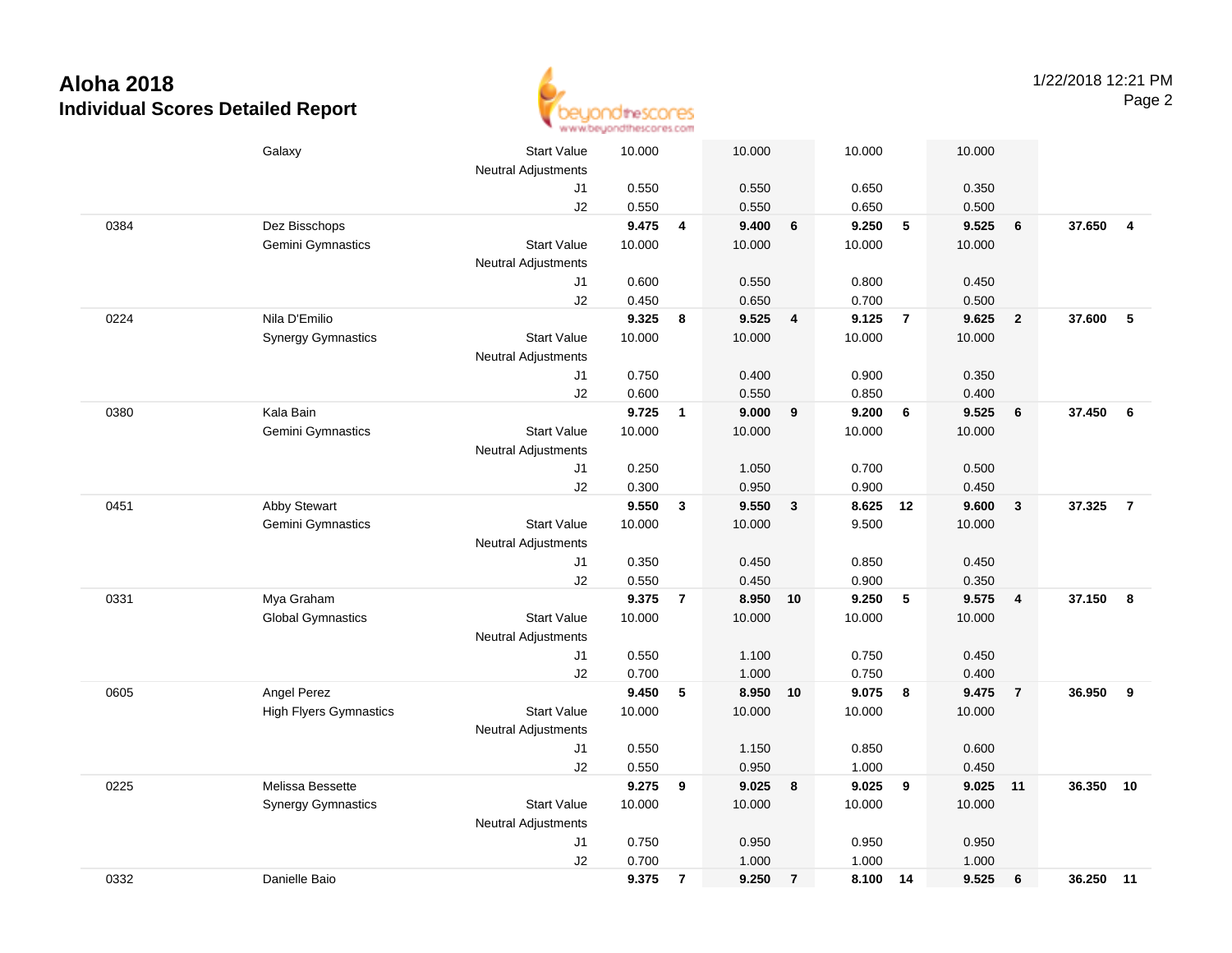

|      | <b>Global Gymnastics</b>       | <b>Start Value</b><br><b>Neutral Adjustments</b> | 10.000   |    | 10.000   |    | 9.500    |                | 10.000   |                         |           |    |
|------|--------------------------------|--------------------------------------------------|----------|----|----------|----|----------|----------------|----------|-------------------------|-----------|----|
|      |                                | J <sub>1</sub>                                   | 0.550    |    | 0.850    |    | 1.350    |                | 0.500    |                         |           |    |
|      |                                | J2                                               | 0.700    |    | 0.650    |    | 1.450    |                | 0.450    |                         |           |    |
| 0022 | Neve Desjardins                |                                                  | 8.950    | 14 | 7.775 14 |    | 9.525    | $\overline{1}$ | 9.550    | 5                       | 35,800    | 12 |
|      | <b>Pulsars Gymnastics Club</b> | <b>Start Value</b>                               | 10.000   |    | 10.000   |    | 10.000   |                | 10.000   |                         |           |    |
|      |                                | <b>Neutral Adjustments</b>                       |          |    |          |    |          |                |          |                         |           |    |
|      |                                | J1                                               | 1.200    |    | 2.350    |    | 0.500    |                | 0.500    |                         |           |    |
|      |                                | J2                                               | 0.900    |    | 2.100    |    | 0.450    |                | 0.400    |                         |           |    |
| 0593 | Samantha Cabrera               |                                                  | 9.200 11 |    | 8.400 11 |    | 8.800 10 |                | 9.350 10 |                         | 35.750 13 |    |
|      | Rose City Gymnastics           | <b>Start Value</b>                               | 10.000   |    |          |    | 10.000   |                | 10.000   |                         |           |    |
|      |                                | <b>Neutral Adjustments</b>                       |          |    | 10.000   |    |          |                |          |                         |           |    |
|      |                                | J <sub>1</sub>                                   | 0.750    |    | 1.750    |    | 1.250    |                | 0.650    |                         |           |    |
|      |                                | J2                                               | 0.850    |    | 1.450    |    | 1.150    |                | 0.650    |                         |           |    |
| 0466 | Alexandra Armata               |                                                  | 9.250    | 10 | 8.075    | 13 | 8.325    | 13             | 9.525    | 6                       | 35.175 14 |    |
|      | Gymnastics Mississauga         | <b>Start Value</b>                               | 10.000   |    | 9.200    |    | 9.500    |                | 10.000   |                         |           |    |
|      |                                | <b>Neutral Adjustments</b>                       |          |    |          |    |          |                |          |                         |           |    |
|      |                                | J1                                               | 0.800    |    | 1.100    |    | 1.100    |                | 0.550    |                         |           |    |
|      |                                | J2                                               | 0.700    |    | 1.150    |    | 1.250    |                | 0.400    |                         |           |    |
| 0214 | Noa DiBerto                    |                                                  | 9.150    | 12 | 7.250    | 15 | 8.675    | 11             | 9.400    | $\overline{9}$          | 34.475 15 |    |
|      | Shenderey Gymnastics Institute | <b>Start Value</b>                               | 10.000   |    | 10.000   |    | 10.000   |                | 10.000   |                         |           |    |
|      |                                | <b>Neutral Adjustments</b>                       |          |    |          |    |          |                |          |                         |           |    |
|      |                                | J1                                               | 0.800    |    | 2.800    |    | 1.350    |                | 0.700    |                         |           |    |
|      |                                | J2                                               | 0.900    |    | 2.700    |    | 1.300    |                | 0.500    |                         |           |    |
| 0502 | Kaleigh MacPherson-Bennett     |                                                  | 8.975    | 13 | 8.150    | 12 | 7.625    | 16             | 9.450    | $\overline{\mathbf{8}}$ | 34.200    | 16 |
|      | Gymnastics Mississauga         | <b>Start Value</b>                               | 10.000   |    | 9.200    |    | 9.500    |                | 10.000   |                         |           |    |
|      |                                | <b>Neutral Adjustments</b>                       |          |    |          |    |          |                |          |                         |           |    |
|      |                                | J1                                               | 1.050    |    | 1.050    |    | 1.850    |                | 0.550    |                         |           |    |
|      |                                | J2                                               | 1.000    |    | 1.050    |    | 1.900    |                | 0.550    |                         |           |    |
| 0317 | Keandra Scott-Bramwell         |                                                  | 7.950    | 15 | 8.075 13 |    | 8.075 15 |                | 9.450    | $\overline{\mathbf{8}}$ | 33.550    | 17 |
|      | <b>Gymnastic Giants</b>        | <b>Start Value</b>                               | 10.000   |    | 9.500    |    | 9.500    |                | 10.000   |                         |           |    |
|      |                                | <b>Neutral Adjustments</b>                       |          |    |          |    |          |                |          |                         |           |    |
|      |                                | J1                                               | 1.900    |    | 1.500    |    | 1.350    |                | 0.600    |                         |           |    |
|      |                                | J2                                               | 2.200    |    | 1.350    |    | 1.500    |                | 0.500    |                         |           |    |

**Gymnastics Ontario Level 7**

**Level 7 - 2003 (Age 15)**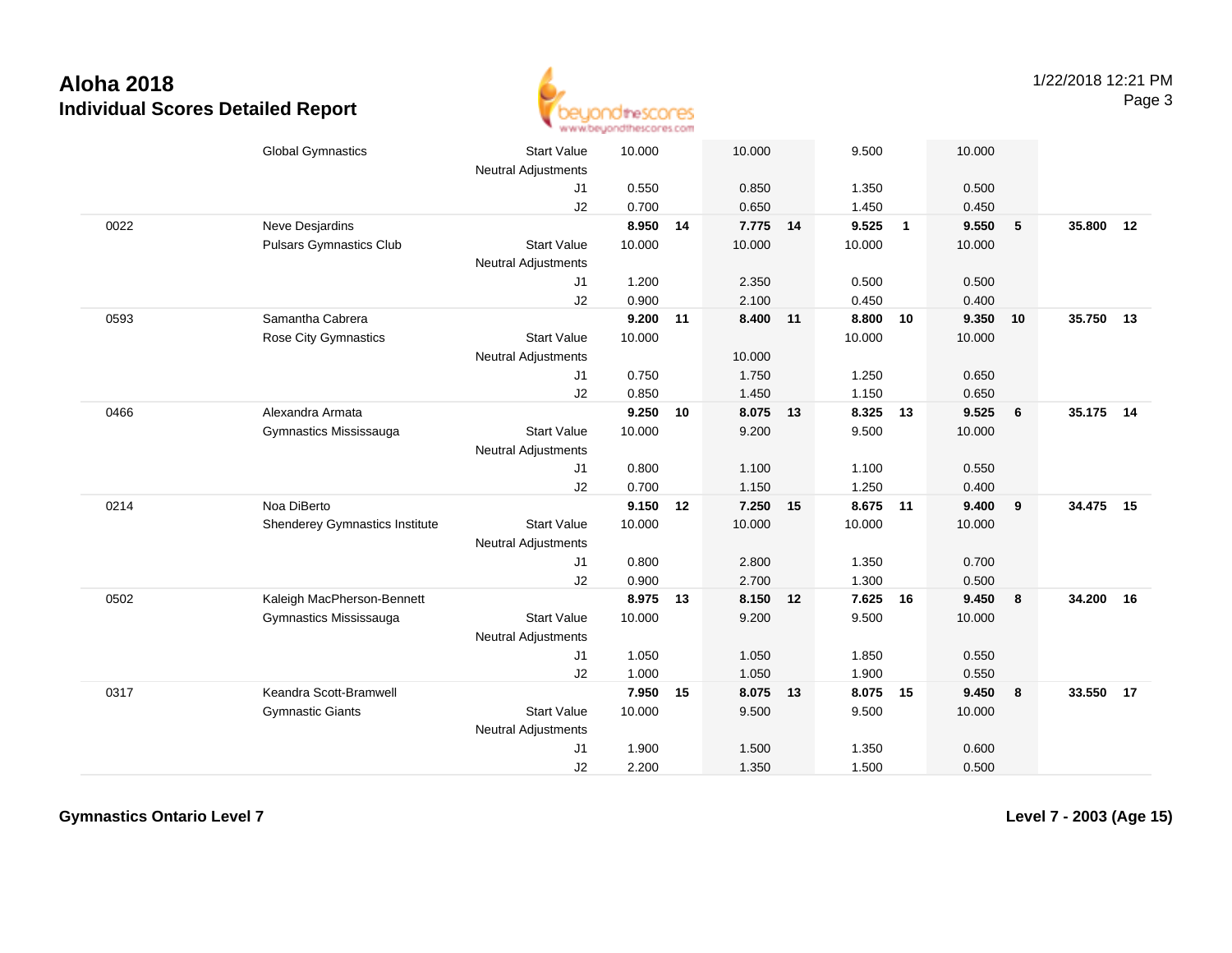

| ID   | League ID | Name                     |                            | <b>VT</b> | #              | <b>UB</b> | #              | <b>BB</b> | #              | <b>FX</b> | #                       | $AA$ #   |                         |
|------|-----------|--------------------------|----------------------------|-----------|----------------|-----------|----------------|-----------|----------------|-----------|-------------------------|----------|-------------------------|
| 0428 |           | Emilie Miller            |                            | 9.425     | 3              | 9.650     | 1              | 9.275     |                | 9.550     | $\overline{\mathbf{3}}$ | 37.900   | -1                      |
|      |           | <b>Gemini Gymnastics</b> | <b>Start Value</b>         | 10.000    |                | 10.000    |                | 10.000    |                | 10.000    |                         |          |                         |
|      |           |                          | <b>Neutral Adjustments</b> |           |                |           |                |           |                |           |                         |          |                         |
|      |           |                          | J1                         | 0.600     |                | 0.300     |                | 0.700     |                | 0.450     |                         |          |                         |
|      |           |                          | J2                         | 0.550     |                | 0.400     |                | 0.750     |                | 0.450     |                         |          |                         |
| 0273 |           | Ali Nielissen            |                            | 9.575     | 1              | 9.300     | $\overline{2}$ | 9.250     | $\overline{2}$ | 9.575     | $\overline{\mathbf{2}}$ | 37.700 2 |                         |
|      |           | <b>Whitby Gymnastics</b> | <b>Start Value</b>         | 10.000    |                | 10.000    |                | 10.000    |                | 10.000    |                         |          |                         |
|      |           |                          | <b>Neutral Adjustments</b> |           |                |           |                |           |                |           |                         |          |                         |
|      |           |                          | J <sub>1</sub>             | 0.450     |                | 0.650     |                | 0.700     |                | 0.450     |                         |          |                         |
|      |           |                          | J2                         | 0.400     |                | 0.750     |                | 0.800     |                | 0.400     |                         |          |                         |
| 0272 |           | <b>Rachel Hunter</b>     |                            | 9.475     | $\overline{2}$ | 8.750 3   |                | 8.700     | 3              | 9.600     | $\blacksquare$          | 36.525   | $\overline{\mathbf{3}}$ |
|      |           | <b>Whitby Gymnastics</b> | <b>Start Value</b>         | 10.000    |                | 10.000    |                | 9.400     |                | 10.000    |                         |          |                         |
|      |           |                          | <b>Neutral Adjustments</b> |           |                |           |                |           |                |           |                         |          |                         |
|      |           |                          | J <sub>1</sub>             | 0.500     |                | 1.200     |                | 0.650     |                | 0.350     |                         |          |                         |
|      |           |                          | J2                         | 0.550     |                | 1.300     |                | 0.750     |                | 0.450     |                         |          |                         |

## **Gymnastics Ontario Level 7**

**Level 7 - 2002 and older (Age 16+)**

| ID   | League ID | Name                                  |                            | $VT$ # |                | <b>UB</b> | #                       | <b>BB</b> | #                       | $FX$ # |                | $AA$ # |                         |
|------|-----------|---------------------------------------|----------------------------|--------|----------------|-----------|-------------------------|-----------|-------------------------|--------|----------------|--------|-------------------------|
| 0440 |           | Jessica Reid                          |                            | 9.550  |                | 9.550     | -1                      | 9.150     | 3                       | 9.650  | 1              | 37.900 | 1                       |
|      |           | Gemini Gymnastics                     | <b>Start Value</b>         | 10.000 |                | 10.000    |                         | 10.000    |                         | 10.000 |                |        |                         |
|      |           |                                       | Neutral Adjustments        |        |                |           |                         |           |                         |        |                |        |                         |
|      |           |                                       | J1                         | 0.500  |                | 0.500     |                         | 0.900     |                         | 0.300  |                |        |                         |
|      |           |                                       | J2                         | 0.400  |                | 0.400     |                         | 0.800     |                         | 0.400  |                |        |                         |
| 0212 |           | Gwyneth Jones                         |                            | 9.200  | 3              | 8.800     | $\overline{4}$          | 9.250     | $\mathbf{1}$            | 9.575  | 3              | 36.825 | $\overline{\mathbf{2}}$ |
|      |           | <b>Shenderey Gymnastics Institute</b> | <b>Start Value</b>         | 10.000 |                | 10.000    |                         | 10.000    |                         | 10.000 |                |        |                         |
|      |           |                                       | <b>Neutral Adjustments</b> |        |                |           |                         |           |                         |        |                |        |                         |
|      |           |                                       | J1                         | 0.800  |                | 1.150     |                         | 0.750     |                         | 0.450  |                |        |                         |
|      |           |                                       | J2                         | 0.800  |                | 1.250     |                         | 0.750     |                         | 0.400  |                |        |                         |
| 0210 |           | Chiara Diberto                        |                            | 9.150  | 4              | 8.950     | $\overline{\mathbf{3}}$ | 9.200     | $\overline{\mathbf{2}}$ | 9.500  | 6              | 36.800 | 3                       |
|      |           | <b>Shenderey Gymnastics Institute</b> | <b>Start Value</b>         | 10.000 |                | 10.000    |                         | 10.000    |                         | 10.000 |                |        |                         |
|      |           |                                       | <b>Neutral Adjustments</b> |        |                |           |                         |           |                         |        |                |        |                         |
|      |           |                                       | J <sub>1</sub>             | 0.900  |                | 1.050     |                         | 0.850     |                         | 0.500  |                |        |                         |
|      |           |                                       | J2                         | 0.800  |                | 1.050     |                         | 0.750     |                         | 0.500  |                |        |                         |
| 0275 |           | Lia Holdsworth                        |                            | 9.000  | $\overline{7}$ | 9.300     | $\overline{\mathbf{2}}$ | 8.700     | -5                      | 9.625  | $\overline{2}$ | 36.625 | 4                       |
|      |           | <b>Whitby Gymnastics</b>              | <b>Start Value</b>         | 10.000 |                | 10.000    |                         | 9.700     |                         | 10.000 |                |        |                         |
|      |           |                                       | <b>Neutral Adjustments</b> |        |                |           |                         |           |                         |        |                |        |                         |
|      |           |                                       | J <sub>1</sub>             | 1.000  |                | 0.600     |                         | 0.950     |                         | 0.350  |                |        |                         |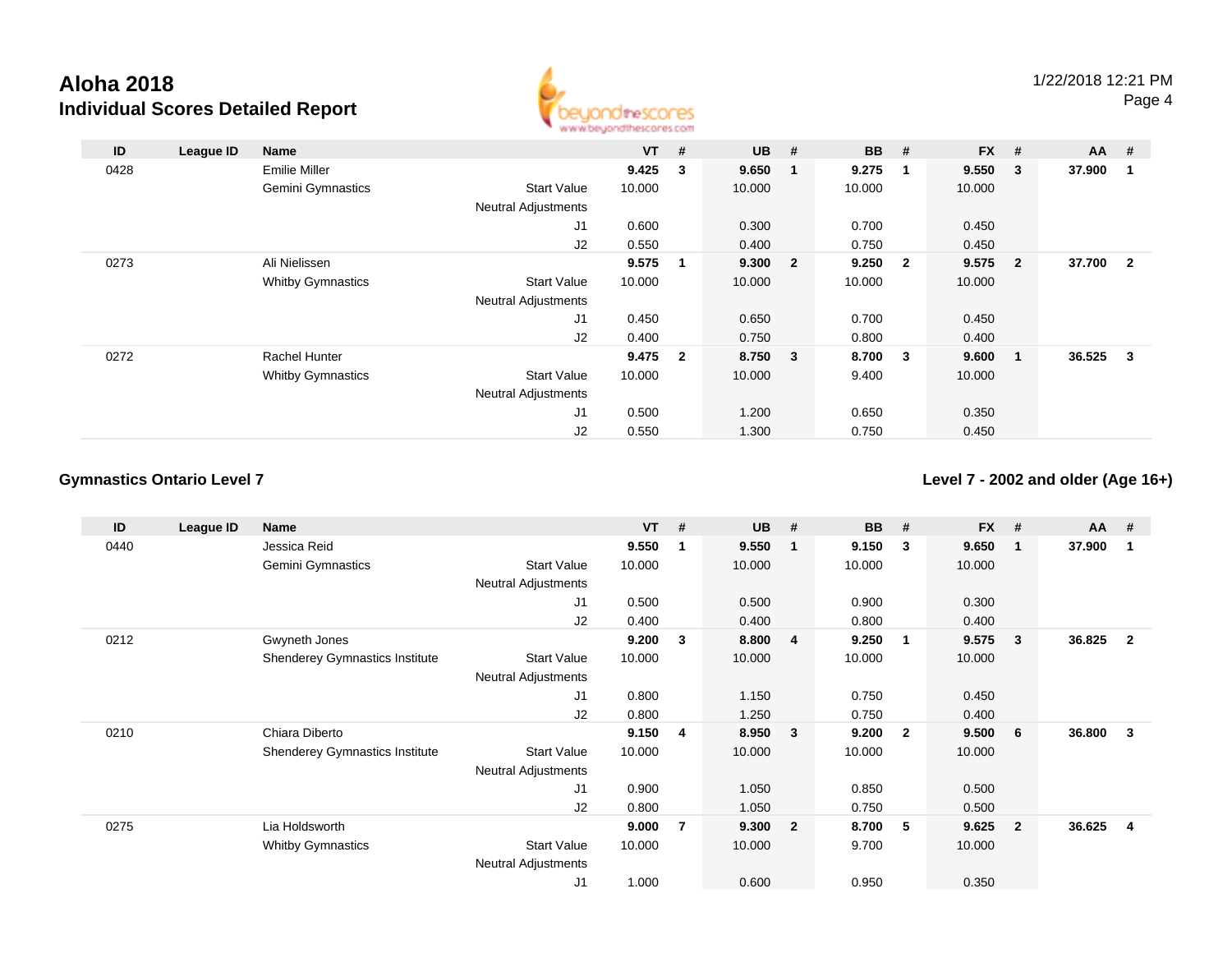

|      |                                 | J2                         | 1.000  |                | 0.800 |                | 1.050  |                         | 0.400  |                         |        |    |
|------|---------------------------------|----------------------------|--------|----------------|-------|----------------|--------|-------------------------|--------|-------------------------|--------|----|
| 0488 | Rachel Genovese                 |                            | 9.200  | 3              | 8.550 | 5              | 9.200  | $\overline{\mathbf{2}}$ | 9.525  | - 5                     | 36.475 | -5 |
|      | Gymnastics Mississauga          | <b>Start Value</b>         | 10.000 |                | 9.500 |                | 10.000 |                         | 10.000 |                         |        |    |
|      |                                 | Neutral Adjustments        |        |                |       |                |        |                         |        |                         |        |    |
|      |                                 | J1                         | 0.700  |                | 0.900 |                | 0.750  |                         | 0.450  |                         |        |    |
|      |                                 | J2                         | 0.900  |                | 1.000 |                | 0.850  |                         | 0.500  |                         |        |    |
| 0490 | Kamryn Grant                    |                            | 9.050  | 6              | 8.250 | 6              | 8.925  | $\overline{\mathbf{4}}$ | 9.550  | $\overline{\mathbf{4}}$ | 35.775 | -6 |
|      | Gymnastics Mississauga          | <b>Start Value</b>         | 10.000 |                | 9.200 |                | 10.000 |                         | 10.000 |                         |        |    |
|      |                                 | Neutral Adjustments        |        |                |       |                |        |                         |        |                         |        |    |
|      |                                 | J <sub>1</sub>             | 0.900  |                | 0.900 |                | 1.000  |                         | 0.450  |                         |        |    |
|      |                                 | J2                         | 1.000  |                | 1.000 |                | 1.150  |                         | 0.450  |                         |        |    |
| 0087 | Cassidy Metcalf                 |                            | 9.250  | $\overline{2}$ | 7.375 | $\overline{7}$ | 8.450  | 6                       | 9.450  | $\overline{7}$          | 34.525 | 7  |
|      | <b>Alliston Gymnastics Club</b> | <b>Start Value</b>         | 10.000 |                | 9.500 |                | 9.500  |                         | 10.000 |                         |        |    |
|      |                                 | <b>Neutral Adjustments</b> |        |                |       |                |        |                         |        |                         |        |    |
|      |                                 | J1                         | 0.900  |                | 2.050 |                | 0.950  |                         | 0.600  |                         |        |    |
|      |                                 | J2                         | 0.600  |                | 2.200 |                | 1.150  |                         | 0.500  |                         |        |    |
| 0082 | Kate Beausaert                  |                            | 9.100  | 5              | 6.900 | 8              | 8.325  | $\overline{7}$          | 9.300  | 8                       | 33.625 | 8  |
|      | Alliston Gymnastics Club        | Start Value                | 10.000 |                | 8.700 |                | 10.000 |                         | 10.000 |                         |        |    |
|      |                                 | Neutral Adjustments        |        |                |       |                |        |                         |        |                         |        |    |
|      |                                 | J1                         | 0.900  |                | 1.800 |                | 1.600  |                         | 0.750  |                         |        |    |
|      |                                 | J2                         | 0.900  |                | 1.800 |                | 1.750  |                         | 0.650  |                         |        |    |
|      |                                 |                            |        |                |       |                |        |                         |        |                         |        |    |

## **Gymnastics Ontario Level 7**

**Level 7 - 2008 & 2009 (Age 9 & 10)**

| ID   | League ID | <b>Name</b>                           |                            | <b>VT</b> | #   | <b>UB</b> | #                       | <b>BB</b> | #              | <b>FX</b> | #              | $AA$ # |                |
|------|-----------|---------------------------------------|----------------------------|-----------|-----|-----------|-------------------------|-----------|----------------|-----------|----------------|--------|----------------|
| 0211 |           | Chloe Callo                           |                            | 9.525     | - 1 | 9.425     | - 1                     | 8.550     | - 2            | 9.450     | $\overline{2}$ | 36.950 |                |
|      |           | <b>Shenderey Gymnastics Institute</b> | <b>Start Value</b>         | 10.000    |     | 10.000    |                         | 10.000    |                | 10.000    |                |        |                |
|      |           |                                       | <b>Neutral Adjustments</b> |           |     |           |                         |           |                |           |                |        |                |
|      |           |                                       | J <sub>1</sub>             | 0.450     |     | 0.500     |                         | 1.400     |                | 0.550     |                |        |                |
|      |           |                                       | J2                         | 0.500     |     | 0.650     |                         | 1.500     |                | 0.550     |                |        |                |
| 0015 |           | <b>Brooklyn Couto</b>                 |                            | 8.600     | 3   | 9.050     | $\overline{\mathbf{2}}$ | 9.375     | $\overline{1}$ | 9.275     | 3              | 36.300 | $\overline{2}$ |
|      |           | <b>Pulsars Gymnastics Club</b>        | <b>Start Value</b>         | 10.000    |     | 10.000    |                         | 10.000    |                | 10.000    |                |        |                |
|      |           |                                       | <b>Neutral Adjustments</b> |           |     |           |                         |           |                |           |                |        |                |
|      |           |                                       | J1                         | 1.300     |     | 1.000     |                         | 0.700     |                | 0.700     |                |        |                |
|      |           |                                       | J2                         | 1.500     |     | 0.900     |                         | 0.550     |                | 0.750     |                |        |                |
| 0216 |           | Zoe Hounsell-Gill                     |                            | 9.475 2   |     | 8.525     | $\overline{\mathbf{3}}$ | 8.450     | - 3            | 9.500     |                | 35.950 | 3              |
|      |           | <b>Shenderey Gymnastics Institute</b> | <b>Start Value</b>         | 10.000    |     | 10.000    |                         | 10.000    |                | 10.000    |                |        |                |
|      |           |                                       | <b>Neutral Adjustments</b> |           |     |           |                         |           |                |           |                |        |                |
|      |           |                                       | J1                         | 0.450     |     | 1.400     |                         | 1.650     |                | 0.450     |                |        |                |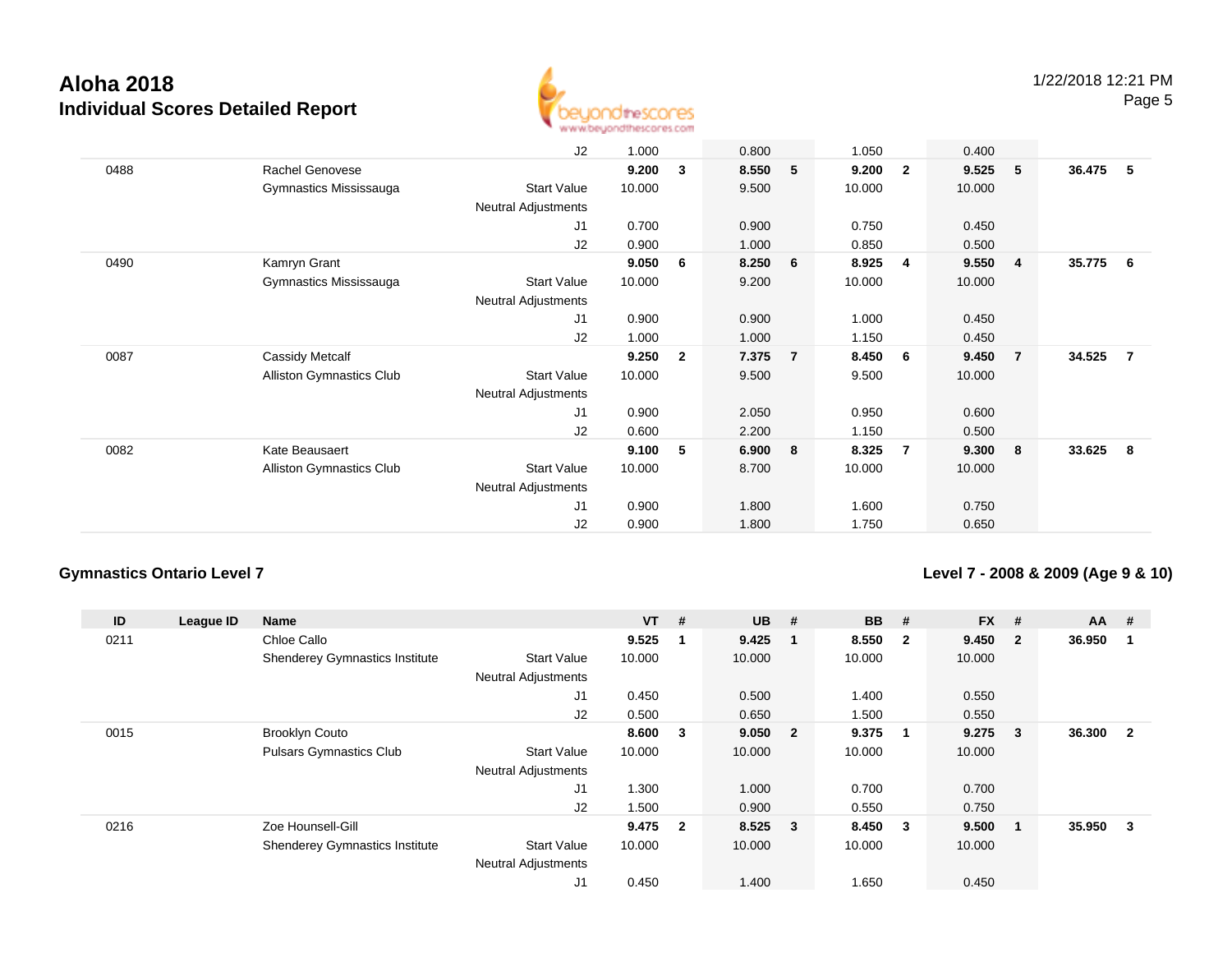**Gymnastics Ontario Level 7**



1/22/2018 12:21 PMPage 6

0.600 1.550 1.450 0.550

## **Level 7 - 2006 & 2007 (Age 11 & 12)**

| ID   | League ID | <b>Name</b>              |                                                  | $VT$ # |                         | <b>UB</b> | #              | <b>BB</b> | #                       | <b>FX</b> | #              | AA     | #                       |
|------|-----------|--------------------------|--------------------------------------------------|--------|-------------------------|-----------|----------------|-----------|-------------------------|-----------|----------------|--------|-------------------------|
| 0452 |           | Marisa Stewart           |                                                  | 9.725  | $\mathbf 1$             | 9.600     | $\overline{2}$ | 9.675     | $\overline{\mathbf{1}}$ | 9.750     | $\mathbf{1}$   | 38.750 | $\mathbf{1}$            |
|      |           | Gemini Gymnastics        | <b>Start Value</b>                               | 10.000 |                         | 10.000    |                | 10.000    |                         | 10.000    |                |        |                         |
|      |           |                          | Neutral Adjustments                              |        |                         |           |                |           |                         |           |                |        |                         |
|      |           |                          | J <sub>1</sub>                                   | 0.300  |                         | 0.350     |                | 0.300     |                         | 0.250     |                |        |                         |
|      |           |                          | J2                                               | 0.250  |                         | 0.450     |                | 0.350     |                         | 0.250     |                |        |                         |
| 0386 |           | Emma Campbell            |                                                  | 9.550  | 3                       | 9.500     | $\mathbf{3}$   | 9.425     | $\mathbf{3}$            | 9.650     | 5              | 38.125 | $\overline{2}$          |
|      |           | Gemini Gymnastics        | <b>Start Value</b>                               | 10.000 |                         | 10.000    |                | 10.000    |                         | 10.000    |                |        |                         |
|      |           |                          | <b>Neutral Adjustments</b>                       |        |                         |           |                |           |                         |           |                |        |                         |
|      |           |                          | J <sub>1</sub>                                   | 0.350  |                         | 0.450     |                | 0.650     |                         | 0.300     |                |        |                         |
|      |           |                          | J2                                               | 0.550  |                         | 0.550     |                | 0.500     |                         | 0.400     |                |        |                         |
| 0595 |           | <b>Halle Mitchell</b>    |                                                  | 9.550  | 3                       | 9.625     | $\overline{1}$ | 9.275     | $\overline{4}$          | 9.650     | 5              | 38.100 | $\mathbf{3}$            |
|      |           | Rose City Gymnastics     | <b>Start Value</b>                               | 10.000 |                         | 10.000    |                | 10.000    |                         | 10.000    |                |        |                         |
|      |           |                          | <b>Neutral Adjustments</b>                       |        |                         |           |                |           |                         |           |                |        |                         |
|      |           |                          | J1                                               | 0.400  |                         | 0.350     |                | 0.800     |                         | 0.400     |                |        |                         |
|      |           |                          | J2                                               | 0.500  |                         | 0.400     |                | 0.650     |                         | 0.300     |                |        |                         |
| 0523 |           | <b>Avril Sanchez</b>     |                                                  | 9.525  | $\overline{\mathbf{4}}$ | 9.450     | 4              | 9.100     | $\overline{7}$          | 9.525     | $\overline{7}$ | 37.600 | $\overline{\mathbf{4}}$ |
|      |           | Gymnastics Mississauga   | <b>Start Value</b>                               | 10.000 |                         | 10.000    |                | 10.000    |                         | 10.000    |                |        |                         |
|      |           |                          | <b>Neutral Adjustments</b>                       |        |                         |           |                |           |                         |           |                |        |                         |
|      |           |                          | J <sub>1</sub>                                   | 0.450  |                         | 0.600     |                | 0.800     |                         | 0.500     |                |        |                         |
|      |           |                          | J2                                               | 0.500  |                         | 0.500     |                | 1.000     |                         | 0.450     |                |        |                         |
| 0334 |           | Charlotte Raymond        |                                                  | 9.275  | 9                       | 9.300     | 6              | 9.250     | 5                       | 9.725     | $\overline{2}$ | 37.550 | 5                       |
|      |           | <b>Global Gymnastics</b> | <b>Start Value</b><br><b>Neutral Adjustments</b> | 10.000 |                         | 10.000    |                | 10.000    |                         | 10.000    |                |        |                         |
|      |           |                          | J <sub>1</sub>                                   | 0.700  |                         | 0.650     |                | 0.700     |                         | 0.300     |                |        |                         |
|      |           |                          | J2                                               | 0.750  |                         | 0.750     |                | 0.800     |                         | 0.250     |                |        |                         |
| 0178 |           | Quynn Dedrick            |                                                  | 9.375  | $\overline{7}$          | 8.875 11  |                | 9.450     | $\overline{2}$          | 9.675     | $\overline{4}$ | 37,375 | 6                       |
|      |           | Galaxy                   | <b>Start Value</b>                               | 10.000 |                         | 10.000    |                | 10.000    |                         | 10.000    |                |        |                         |
|      |           |                          | <b>Neutral Adjustments</b>                       |        |                         |           |                |           |                         |           |                |        |                         |
|      |           |                          | J1                                               | 0.600  |                         | 1.100     |                | 0.500     |                         | 0.400     |                |        |                         |
|      |           |                          | J2                                               | 0.650  |                         | 1.150     |                | 0.600     |                         | 0.250     |                |        |                         |
| 0591 |           | Angelina Dimov           |                                                  | 8.950  | 13                      | 9.375     | 5              | 9.175     | 6                       | 9.450     | 8              | 36.950 | $\overline{7}$          |
|      |           | Rose City Gymnastics     | <b>Start Value</b>                               | 10.000 |                         | 10.000    |                | 10.000    |                         | 10.000    |                |        |                         |
|      |           |                          | <b>Neutral Adjustments</b>                       |        |                         |           |                |           |                         |           |                |        |                         |
|      |           |                          | J <sub>1</sub>                                   | 1.000  |                         | 0.600     |                | 0.850     |                         | 0.500     |                |        |                         |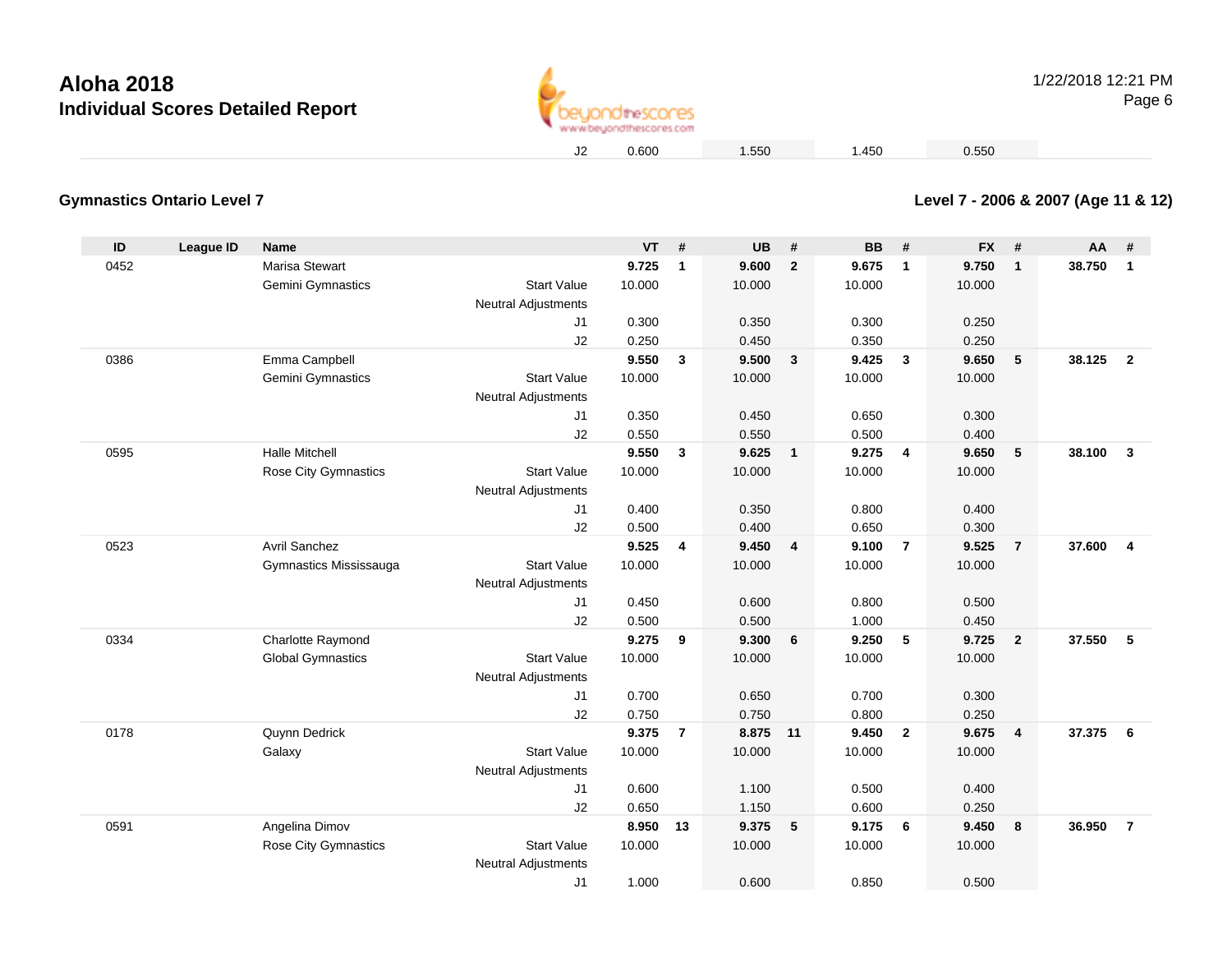

|      |                                 | J2                         | 1.100  |                | 0.650    |                | 0.800    |    | 0.600  |              |        |       |
|------|---------------------------------|----------------------------|--------|----------------|----------|----------------|----------|----|--------|--------------|--------|-------|
| 0135 | Danica Sullivan                 |                            | 9.100  | 10             | 9.100    | 8              | 8.950    | 9  | 9.625  | 6            | 36.775 | 8     |
|      | <b>Barrie Kempettes</b>         | <b>Start Value</b>         | 10.000 |                | 10.000   |                | 10.000   |    | 10.000 |              |        |       |
|      |                                 | <b>Neutral Adjustments</b> |        |                |          |                |          |    |        |              |        |       |
|      |                                 | J1                         | 0.950  |                | 0.800    |                | 1.100    |    | 0.300  |              |        |       |
|      |                                 | J2                         | 0.850  |                | 1.000    |                | 1.000    |    | 0.450  |              |        |       |
| 0088 | Abby Connolly                   |                            | 9.275  | 9              | 9.125    | $\overline{7}$ | 8.900    | 10 | 9.425  | 9            | 36.725 | 9     |
|      | <b>Alliston Gymnastics Club</b> | <b>Start Value</b>         | 10.000 |                | 10.000   |                | 10.000   |    | 10.000 |              |        |       |
|      |                                 | <b>Neutral Adjustments</b> |        |                |          |                |          |    |        |              |        |       |
|      |                                 | J1                         | 0.650  |                | 0.850    |                | 1.050    |    | 0.650  |              |        |       |
|      |                                 | J2                         | 0.800  |                | 0.900    |                | 1.150    |    | 0.500  |              |        |       |
| 0206 | Chiara Morra                    |                            | 9.500  | 5              | 8.875 11 |                | 9.000    | 8  | 9.175  | 12           | 36.550 | 10    |
|      | Shenderey Gymnastics Institute  | <b>Start Value</b>         | 10.000 |                | 10.000   |                | 10.000   |    | 10.000 |              |        |       |
|      |                                 | <b>Neutral Adjustments</b> |        |                |          |                |          |    |        |              |        |       |
|      |                                 | J1                         | 0.550  |                | 1.050    |                | 1.050    |    | 0.850  |              |        |       |
|      |                                 | J2                         | 0.450  |                | 1.200    |                | 0.950    |    | 0.800  |              |        |       |
| 0134 | Brianna Pileggi                 |                            | 9.400  | 6              | 8.725    | 13             | 8.800    | 12 | 9.425  | 9            | 36.350 | $-11$ |
|      | <b>Barrie Kempettes</b>         | <b>Start Value</b>         | 10.000 |                | 10.000   |                | 10.000   |    | 10.000 |              |        |       |
|      |                                 | <b>Neutral Adjustments</b> |        |                |          |                |          |    |        |              |        |       |
|      |                                 | J1                         | 0.650  |                | 1.350    |                | 1.200    |    | 0.500  |              |        |       |
|      |                                 | J2                         | 0.550  |                | 1.200    |                | 1.200    |    | 0.650  |              |        |       |
| 0354 | Olivia Lin                      |                            | 9.050  | 11             | 8.975    | 9              | 8.675    | 13 | 9.625  | 6            | 36.325 | 12    |
|      | Markham Gymnastics Club         | <b>Start Value</b>         | 10.000 |                | 10.000   |                | 9.500    |    | 10.000 |              |        |       |
|      |                                 | <b>Neutral Adjustments</b> |        |                |          |                |          |    |        |              |        |       |
|      |                                 | J1                         | 1.100  |                | 0.950    |                | 0.800    |    | 0.300  |              |        |       |
|      |                                 | J2                         | 0.800  |                | 1.100    |                | 0.850    |    | 0.450  |              |        |       |
| 0353 | Victoria Wong                   |                            | 9.025  | 12             | 8.950    | 10             | 8.875    | 11 | 9.375  | 10           | 36.225 | -13   |
|      | Markham Gymnastics Club         | <b>Start Value</b>         | 10.000 |                | 10.000   |                | 10.000   |    | 10.000 |              |        |       |
|      |                                 | <b>Neutral Adjustments</b> |        |                |          |                |          |    |        |              |        |       |
|      |                                 | J1                         | 1.050  |                | 1.050    |                | 1.050    |    | 0.650  |              |        |       |
|      |                                 | J2                         | 0.900  |                | 1.050    |                | 1.200    |    | 0.600  |              |        |       |
| 0346 | Anne Liu                        |                            | 9.600  | $\overline{2}$ | 8.850    | 12             | 7.900 15 |    | 9.700  | $\mathbf{3}$ | 36.050 | 14    |
|      | Markham Gymnastics Club         | <b>Start Value</b>         | 10.000 |                | 10.000   |                | 9.500    |    | 10.000 |              |        |       |
|      |                                 | <b>Neutral Adjustments</b> |        |                |          |                |          |    |        |              |        |       |
|      |                                 | J1                         | 0.450  |                | 1.200    |                | 1.500    |    | 0.300  |              |        |       |
|      |                                 | J2                         | 0.350  |                | 1.100    |                | 1.700    |    | 0.300  |              |        |       |
| 0517 | Kealey Reardon                  |                            | 9.350  | 8              | 8.850    | 12             | 8.375    | 14 | 9.275  | 11           | 35.850 | 15    |
|      | Gymnastics Mississauga          | <b>Start Value</b>         | 10.000 |                | 10.000   |                | 10.000   |    | 10.000 |              |        |       |
|      |                                 | <b>Neutral Adjustments</b> |        |                |          |                |          |    |        |              |        |       |
|      |                                 | J1                         | 0.600  |                | 1.150    |                | 1.550    |    | 0.800  |              |        |       |
|      |                                 |                            |        |                |          |                |          |    |        |              |        |       |